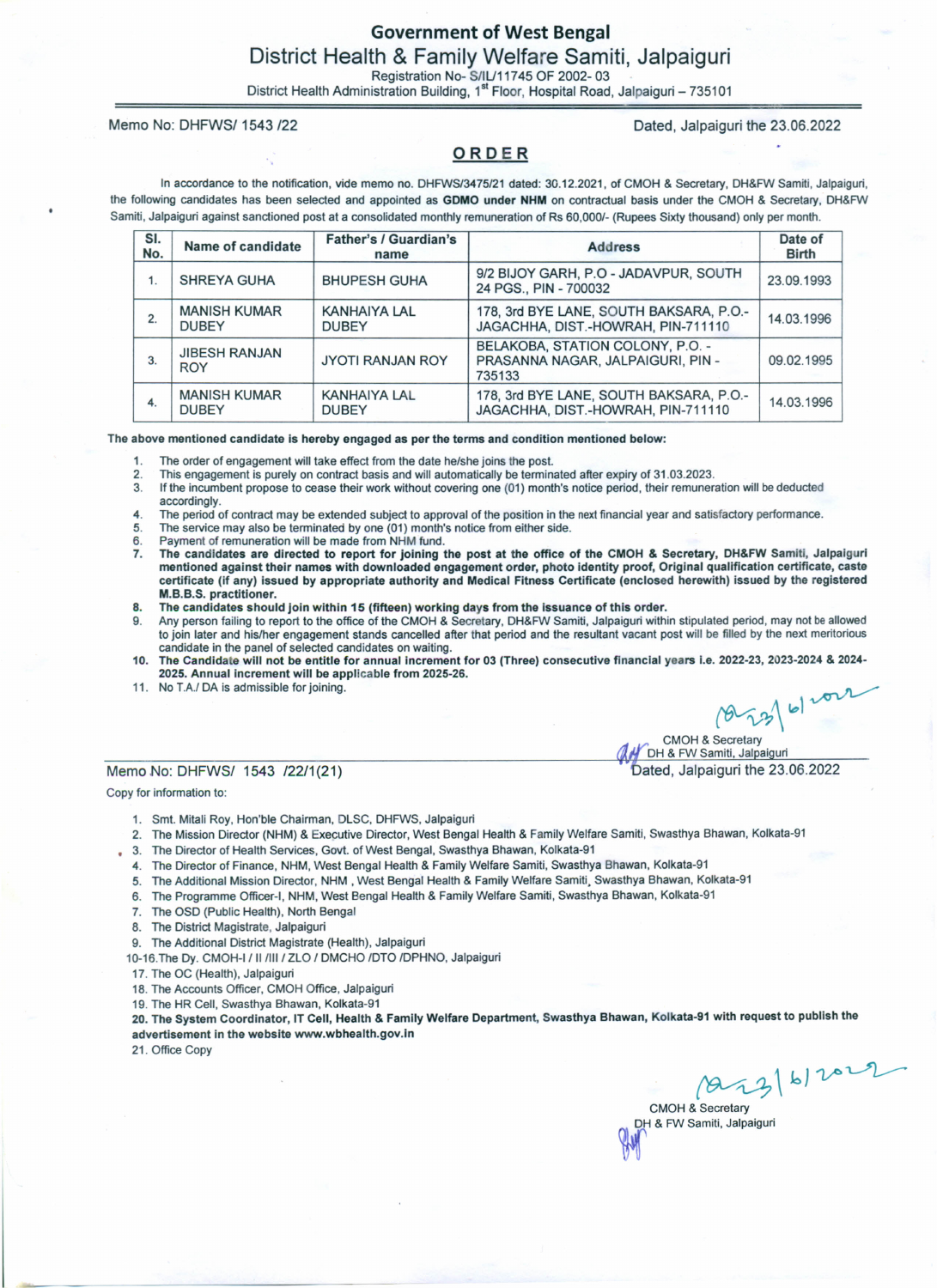# Medical Certificate in case of appointment of candidates under West Bengal State Health & Family Welfare Samili

| Name of the candidate in full (in block letters) |     |
|--------------------------------------------------|-----|
| Height (without shoe)                            | Сm  |
| Weight                                           | Ka. |

candidate for employment in the West Bengal State Health & Family Welfare Samiti, and can't has any disease. (communicable otherwise) constitutional  $\alpha$ weakness bodily or infirmity, 

I do not consider this a disqualification for employment in the office of State Samiti. Sri/Smt...................................'s age is, according to his own statement................................ Years, 

| $\alpha$ | General Development |  |  |
|----------|---------------------|--|--|
|          |                     |  |  |

Good/Fair/Average/Poor

Left eve:

- Vision Right eye:  $\mathbf{j}_{\perp}$ Uncorrected/Naked eye ii. Corrected
	- iii. Nature and degree

 $b$ .

| Ξ. | Teeth : | d. | Hearing | $\ddot{\phantom{1}}$<br>$\cdot$ | e.         | <b>Blood pressure</b> |
|----|---------|----|---------|---------------------------------|------------|-----------------------|
|    | Lung:   | g. | Heart   | $\cdot$<br>$\ddot{\phantom{1}}$ | - 41<br>h. | Liver                 |

- Spieen  $\mathbf{L}$
- $\cdot$  j. Hernia (present or absent)
	- Hydroeceles (present or absent)  $\mathsf{k}$ .
- ii. Albumin iii. Sugar Urine i. Specific Gravity  $\mathbf{L}$
- Identification marks  $\mathsf{m}$ .
- The Candidate is n.
- Page 1 of 2